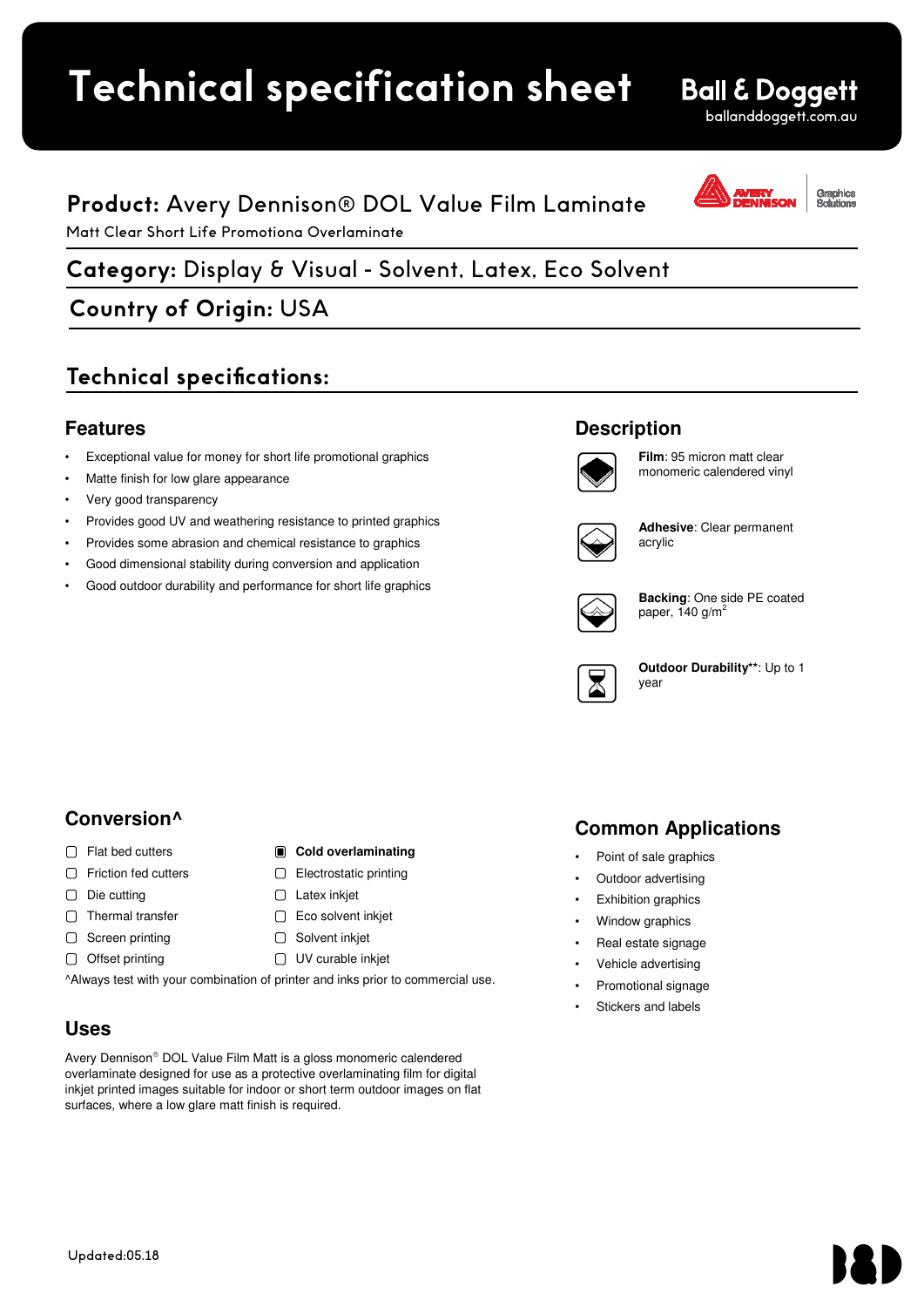# ballanddoggett.com.au **Avery Dennison®** DOL 2000 Gloss Rev. 2 (Nov 2013) **Technical specfication sheet**

### **General**

| Caliper, face film            | <b>ISO 534</b>               | 95 micron                |
|-------------------------------|------------------------------|--------------------------|
| Caliper, face film & adhesive | <b>ISO 534</b>               | 115 micron               |
| Gloss, $85^\circ$             | DIN 67530                    | 15                       |
| Dimensional stability         | <b>DIN 30646</b>             | $0.5$ mm max             |
| Tensile strength              | <b>ISO 1184</b>              | 23 Mpa (MD)              |
|                               |                              | 26 Mpa (CD)              |
| Face film elongation          | <b>ISO 1184</b>              | 225% (MD)                |
|                               |                              | 205% (CD)                |
| Adhesion, initial             | FINAT FTM-1, stainless steel | 350 N/m                  |
| Adhesion, ultimate            | FINAT FTM-1, stainless steel | 560 N/m                  |
| Flammability                  |                              | Self extinguishing       |
| Shelf life                    | Stored at 22° C/50-55 % RH   | 1 year                   |
| Durability **                 | Vertical exposure            | up to 1 year (unprinted) |
|                               |                              |                          |

### **Thermal**

| Application temperature | Minimum: $+10^{\circ}$             |
|-------------------------|------------------------------------|
| Temperature range       | $-20^{\circ}$ C to $+80^{\circ}$ C |

## **Chemical**

Resistant to most petroleum based oils, greases and aliphatic solvents Resistant to most mild acids, alkalies, and salts

### **Note:**

Solvent and Eco solvent digital printed films must be properly dried and cured before further processing, like laminating, varnishing, trimming, contour cutting or application. The residual solvents can otherwise change the products' specific features and properties.

### **Test Methods**

### **Dimensional stability:**

Is measured on a 150 x 150 mm aluminium panel to which a specimen has been applied; 72 hours after application the panel is exposed for 48 hours to  $+70^{\circ}$ C, after which the shrinkage is measured.

**Adhesion:**<br>(FTM-1, FINAT) is measured by peeling a specimen at a<br>180° angle from a stainless steel or float glass panel, 24 hours after the specimen has been applied under standardised conditions. Initial adhesion is measured 20 minutes after application of the specimen.

### **Flammability:**

A specimen applied to aluminium is subjected to the flame of a gas burner for 15 seconds. The film should stop burning within 15 seconds after removal from the flame.

**Temperature range:**  A specimen applied to stainless steel is exposed at high and low temperatures and brought back to room<br>temperature. 1 hour after exposure the specimen is<br>examined for any deterioration. Note: Prolonged<br>exposure to high and low temperatures in the presence of<br>chemicals such as so eventually cause deterioration.

### **Important**

Information on physical characteristics is based upon tests we believe to be reliable. The values listed herein are typical values and are not for use in specifications. They are intended only as a source of information and are given without guarantee and do not constitute a warranty. Purchasers should independently determine, prior to use, the suitability of any material for their specific use.

**Ball & Doggett** 

All technical data is subject to change without prior notice.

### **Warranty**

Avery® materials are manufactured under careful quality control and are warranted to be free from defect in material and workmanship. Any material shown to our satisfaction to be defective at the time of sale will be replaced without charge. Our aggregate liability to the purchaser shall in no circumstances exceed the cost of the defective materials supplied. No salesman, representative or agent is authorised to give guarantee, warranty, or make any representation contrary to the foregoing.

All Avery<sup>®</sup> materials are sold subject to the above conditions, being part of our standard conditions of sale, a copy of which is available on request.

### **\*\*Durability**

Durability is based on exposure conditions in the Asia Pacific region. Actual performance life will depend on substrate preparation, exposure conditions and maintenance of the marking. For instance, in the case of signs facing north in the southern hemisphere or south in the northern hemisphere; in areas of long high temperature exposure such as northern Australia; in industrially polluted areas or high altitudes, exterior performance will be decreased.

<sup>+</sup>Compatible with most media and ink combinations. Test prior to use.

\*\*\*Information unavailable at time of printing.

### **Chemical Resistance:**

All chemical tests are conducted with test panels to which a specimen has been applied. 72 hours after application the panels are immersed in the test fluid for the given test period. 1 hour after removing the panel from the fluid, the specimen is examined for any deterioration.

### **Corrosion Resistance:**

A specimen applied to aluminium is exposed to saline mist (5% salt) at 35ºC. After exposure, the film is removed and the panel is examined for traces of corrosion.

**Avery Dennison Graphics Solutions** Asia Pacific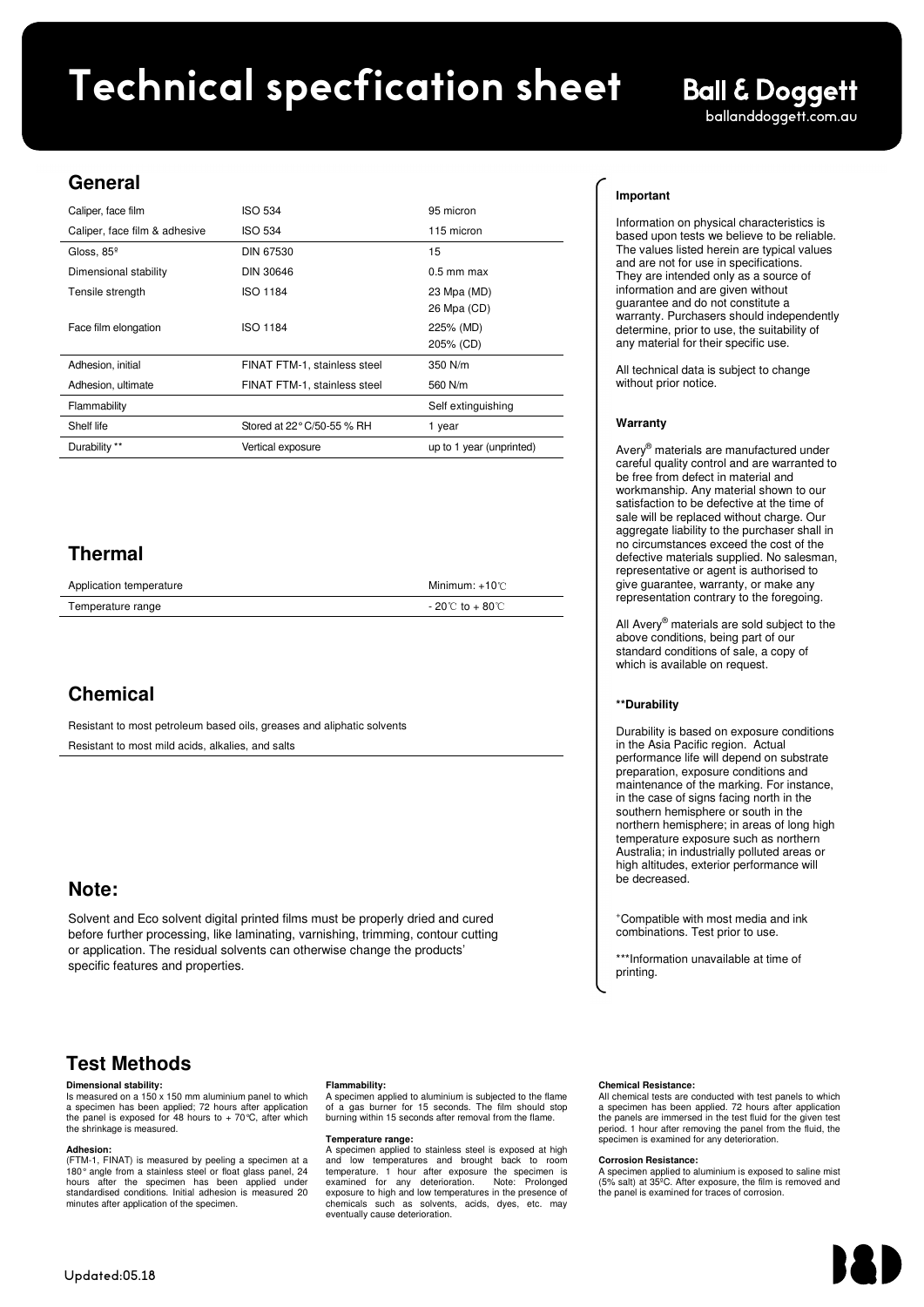## **Uses** Technical specfication sheet

## **Product:** Avery Dennison® DOL Value Film Laminate

Gloss Clear Short Life Promtional Overlaminate

# **Avery Dennison®** MPI 2040 **Category:** Display & Visual - Solvent,Latex, Eco Solvent Gloss Clear Calendered Vinyl Permanent

**Country of Origin:** USA

## **Technical specifications:**

### **Features**

- Exceptional value for money for short life promotional graphics
- Gloss finish for vibrant colours
- Very good transparency
- Provides good UV and weathering resistance to printed graphics
- Provides some abrasion and chemical resistance to graphics
- Good dimensional stability during conversion and application
- Good outdoor durability and performance for short life graphics

### **Description**



**Film**: 95 micron gloss clear monomeric calendered vinyl

ballanddoggett.com.au

raphics

**Ball & Doggett** 



**Adhesive**: Clear permanent acrylic



**Backing**: One side PE coated paper, 140  $g/m<sup>2</sup>$ 



**Outdoor Durability\*\***: Up to 1 year

## **Conversion^**

- □ Flat bed cutters  **Cold overlaminating**
- □ Friction fed cutters
- $\Box$  Die cutting
- $\Box$  Thermal transfer
- $\Box$  Screen printing
- $\Box$  Offset printing
- □ Electrostatic printing  $\Box$  Latex inkiet □ Eco solvent inkjet
- □ Solvent inkjet
- UV curable inkjet

^Always test with your combination of printer and inks prior to commercial use.

### **Uses**

Avery Dennison® DOL Value Film Gloss is a gloss monomeric calendered overlaminate designed for use as a protective overlaminating film for digital inkjet printed images suitable for indoor or short term outdoor images on flat surfaces, where a vibrant gloss finish is required.

## **Common Applications**

- Point of sale graphics
- Outdoor advertising
- Exhibition graphics
- Window graphics
- Real estate signage
- Vehicle advertising
- Promotional signage
- Stickers and labels